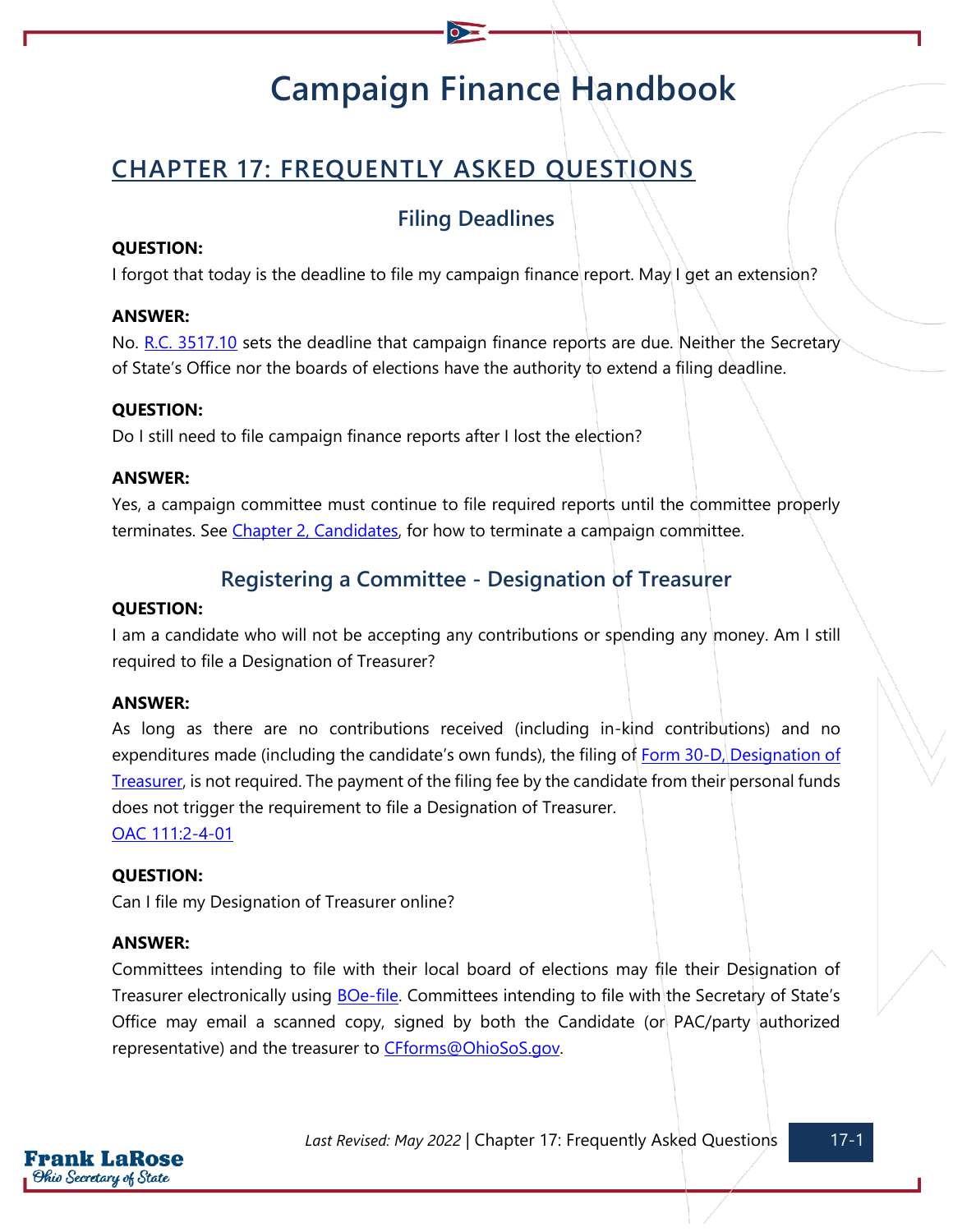#### **QUESTION:**

The bank says I need to register with the Secretary of State and get an EIN, what do I need to do?

 $\sum$ 

#### **ANSWER:**

The Designation of Treasurer is the committee's official registration form. Local committees can request their board of election date stamp their DOT as received to evidence its filing. Information on how to get an EIN from the IRS is found on their [website.](https://www.irs.gov/businesses/small-businesses-self-employed/apply-for-an-employer-identification-number-ein-online)

## **Contributions**

#### **QUESTION:**

Do I have to itemize contributions of \$25 or less?

#### **ANSWER:**

Contributions of \$25 or less received at a social or fund-raising event may be reported together on Form  $31$ -E as "Contributions received \$25 or less," along with the date and total amount. This exemption is not based on the cost of a ticket to attend the fund-raising event, but on the total amount each contributor gave during the event. In-kind contributions of \$325 or less that were received at a social or fund-raising event may likewise be listed under the description, "In-kind contributions received \$325 or less," along with the date and total amount. The committee is still responsible for collecting and maintaining the contributor information, even when it does not have to itemize it in the report. Contributions of any amount reported on Form 31-A, Statement [of Contributions Received,](https://www.ohiosos.gov/globalassets/candidates/forms/31a.pdf) must be fully itemized.

[R.C. 3517.10\(B\)](https://codes.ohio.gov/ohio-revised-code/section-3517.10)

#### **QUESTION:**

My campaign committee received a check from a partnership or LLC. May I accept it? How should I report the contribution?

#### **ANSWER:**

A partnership or LLC may use its checking account to contribute. But when a partnership or LLC issues a contribution check it must also provide the recipient with details on how the check is to be attributed among one or more of the partners or owners. The partnership or LLC may not contribute in the name of the business alone. The recipient campaign committee must itemize the contribution according to the details provided – as separate individual contributions, listing the name of the partnership or LLC in the employer/occupation field.

[R.C. 3517.10 \(I\);](https://codes.ohio.gov/ohio-revised-code/section-3517.10) [OAC 111:2-4-20](https://codes.ohio.gov/ohio-administrative-code/rule-111:2-4-20)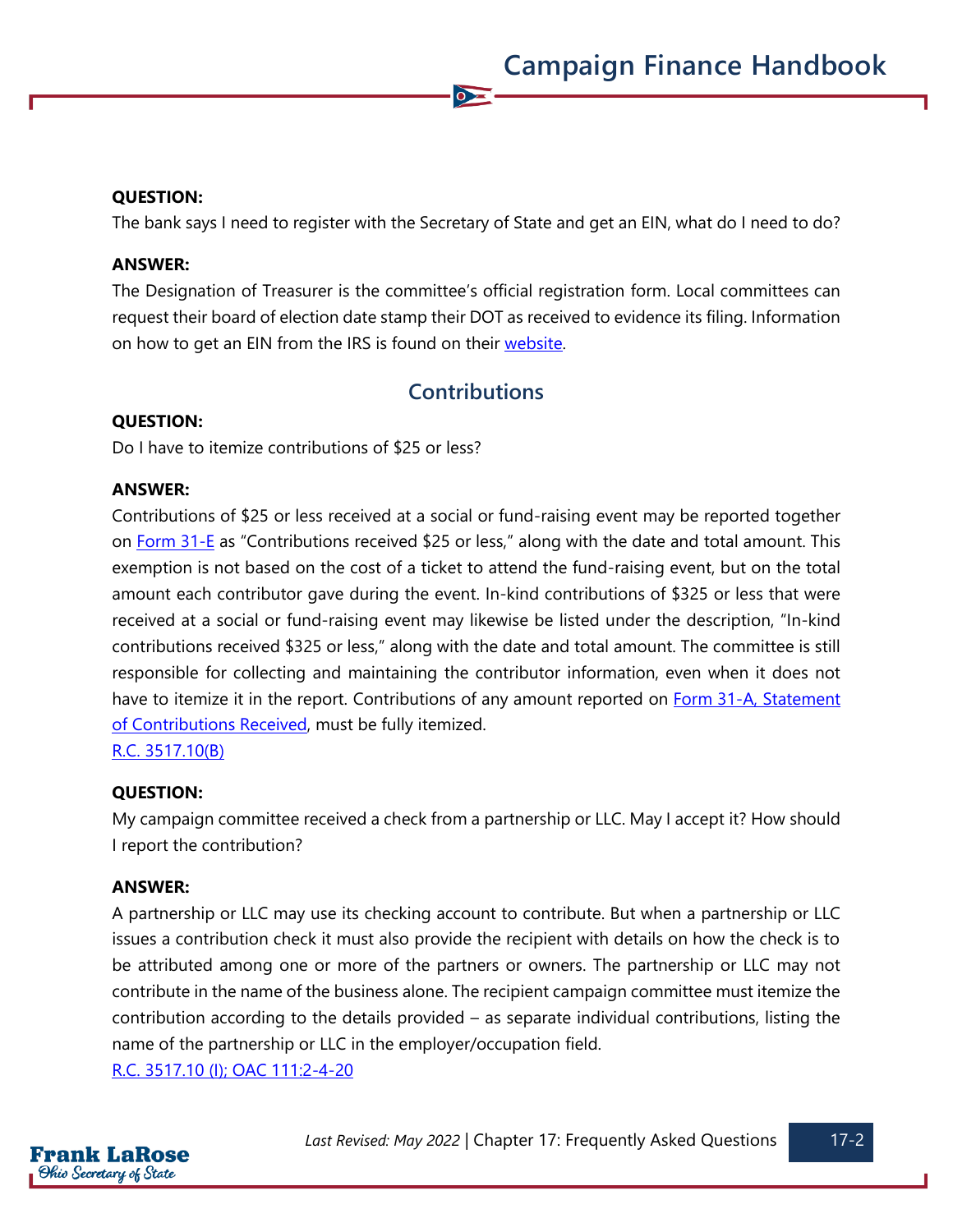#### **QUESTION:**

How do I report online contributions?

#### **ANSWER:**

Online contributions have two transactions to report, 1) the full contribution amount received from each contributor, and 2) the fee paid to the online payment processor. The fees an online payment processor charges can be aggregated if the amount exceeds \$25.00 during the reporting period and the committee can provide a copy of the processor's statement verifying each underlying transaction.

 $\sum$ 

[OAC 111:2-4-13](https://codes.ohio.gov/ohio-administrative-code/rule-111:2-4-13)

#### **QUESTION:**

I received a contribution from a joint checking account. How do I report the contribution?

#### **ANSWER:**

Unless otherwise instructed by the contributor, report the contribution as coming from the individual signing the check. If there is evidence suggesting that the contribution is from both individuals, then report the contribution as two separate contributions, attributing the specified amount to each contributor.

*OAC [111:2-4-14](https://codes.ohio.gov/ohio-administrative-code/rule-111:2-4-14)*

## **Expenditures**

#### **QUESTION:**

How may a political action committee (PAC) or a political contributing entity (PCE) spend its funds?

#### **ANSWER:**

PACs and PCEs may only spend money for two purposes: either to influence an election or to make a charitable contribution. Se[e Chapter 7, Political Action Committees,](https://www.ohiosos.gov/globalassets/candidates/cfguide/chapters/chapter7.pdf) and [Chapter 8, Political](https://www.ohiosos.gov/globalassets/candidates/cfguide/chapters/chapter8.pdf)  [Contributing Entities,](https://www.ohiosos.gov/globalassets/candidates/cfguide/chapters/chapter8.pdf) for more information.

[R.C. 3517.01\(B\)\(6\)](https://codes.ohio.gov/ohio-revised-code/section-3517.01)

#### **QUESTION:**

I am a candidate and I would like to purchase some flowers for my staff members out of my campaign account. Is this a permissible expense?

#### **ANSWER:**

Yes. Campaign funds may be used to pay for campaign expenses, including gifts for staff or

*Last Revised: May 2022* | Chapter 17: Frequently Asked Questions 17-3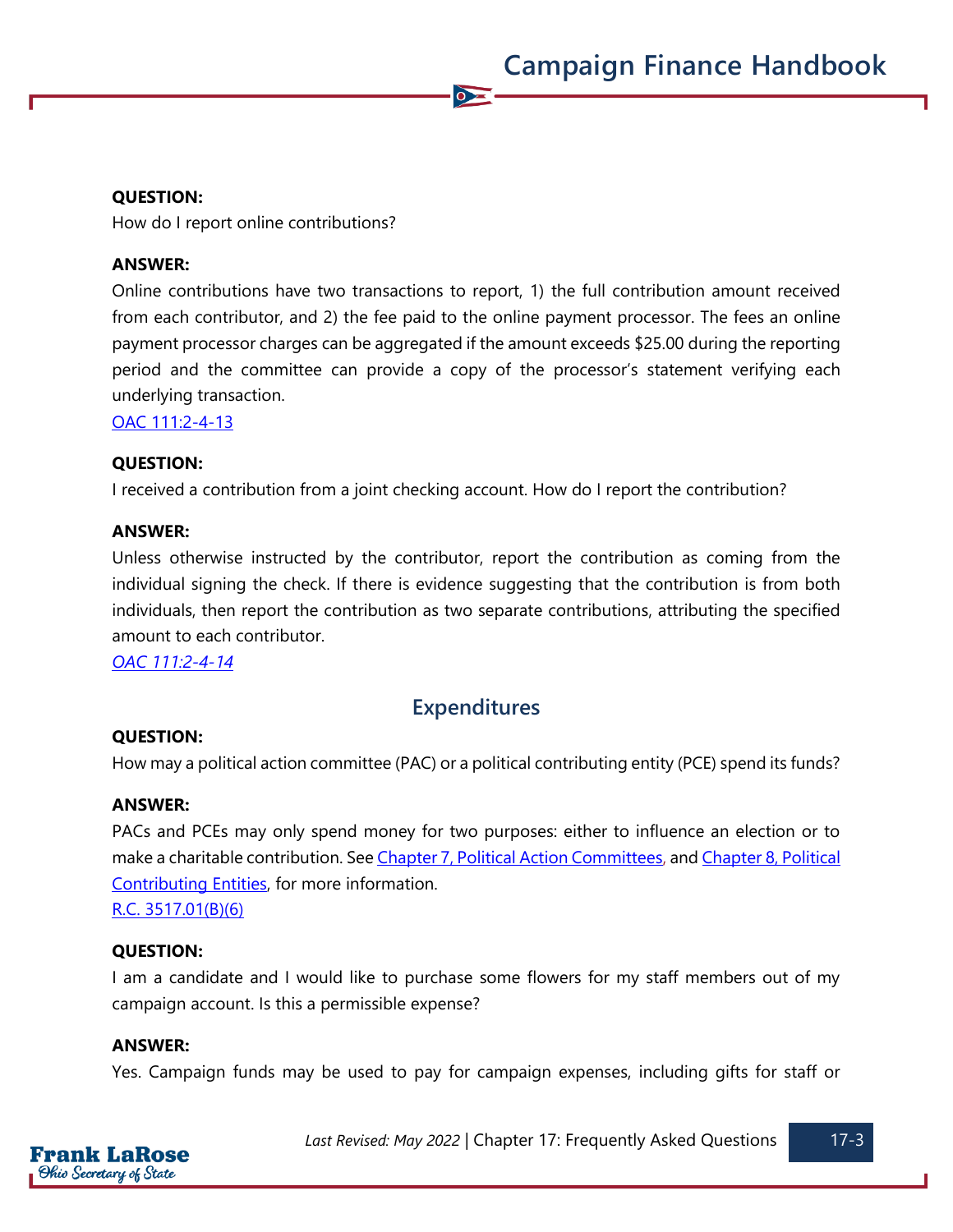campaign workers, as long as the gifts are reasonable in cost and form. See [Chapter 2, Candidates,](https://www.ohiosos.gov/globalassets/candidates/cfguide/chapters/chapter2.pdf) for more information.

 $\sum$ 

#### **QUESTION:**

I am a candidate who just won in the primary. May I use campaign funds to throw a party for my campaign workers?

#### **ANSWER:**

Yes. Parties and events associated with an election or a candidate's public office are permitted. [OEC 2004ELC-03;](https://elc.ohio.gov/wps/portal/gov/elc/opinions-decisions/advisory-opinions/by-year/2004-03) [87-13](https://elc.ohio.gov/wps/portal/gov/elc/opinions-decisions/advisory-opinions/by-year/87-13)

#### **QUESTION:**

How do I report a check that has not cleared or was never cashed?

#### **ANSWER:**

Report the check not clearing or failing to be cashed on Form 31-A-2, Statement of Other Income, listing the original payee as the contributor, date the check was originally written, the amount of the check, and enter the other income type of "RE" or "Refund."

#### **QUESTION:**

How much can be reimbursed for mileage?

#### **ANSWER:**

A committee may reimburse an individual up to the current IRS business mileage reimbursement rate, found here: [Standard Mileage Rates | Internal Revenue Service \(irs.gov\).](https://www.irs.gov/tax-professionals/standard-mileage-rates)

### **Loans & Debts**

#### **QUESTION:**

Please explain the difference between "loan" and "debt."

#### **ANSWER:**

A loan is a *monetary contribution* (money going into the separate campaign account) that is expected to be repaid in the future (Form 31-C). A debt is *items or services* provided to the campaign for which payment is expected in the future (Form 31-N).

#### **QUESTION:**

After my previous unsuccessful campaign several years ago, I forgave \$2,000 in personal loans to my committee. This year I ran for office again and was elected. I have a balance in my campaign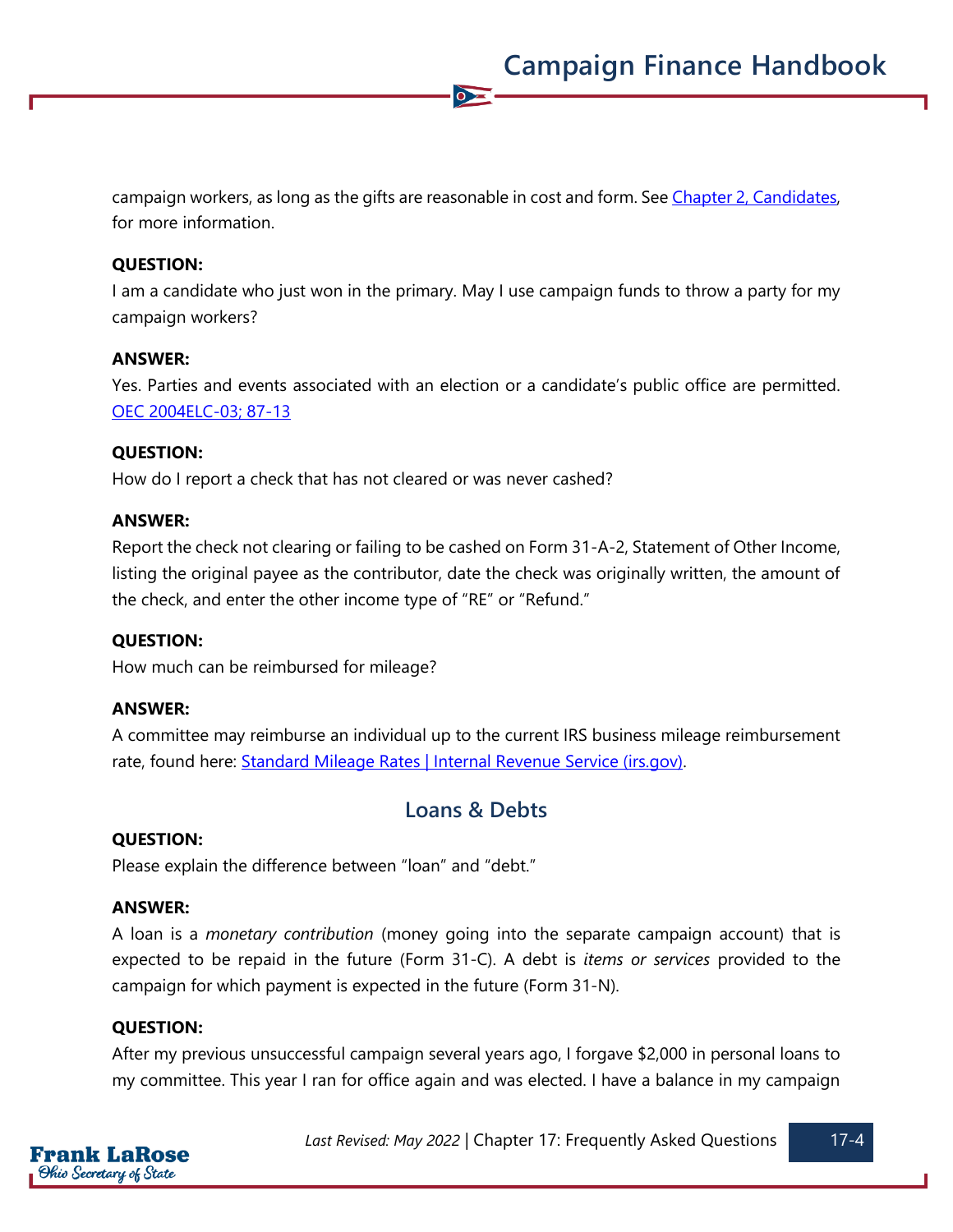account after the election. May I take the new campaign funds and reimburse myself for the previous loan?

 $\sum$ 

#### **ANSWER:**

No. The Ohio Elections Commission has ruled that once a loan or debt is forgiven, it cannot be reinstated.

[OEC 2001ELC-01](https://elc.ohio.gov/wps/portal/gov/elc/opinions-decisions/advisory-opinions/by-year/2001-01)

## **Disclaimers**

#### **QUESTION:**

The signs I'm using in my re-election this year list the name and address of my former treasurer in the disclaimer. Is there any way I can use these signs?

#### **ANSWER:**

A proper disclaimer is no longer required to include the treasurer's name and address. That said, a disclaimer must have current information when the communication, publication, or other item is posted or distributed. If the disclaimer includes outdated information the committee must cover the incorrect information or update the information by placing a label with the current disclaimer information.

## **Ballot Issue Committees**

#### **QUESTION:**

Some friends and I want to campaign for a school levy. Do we have to report that information?

#### **ANSWER:**

Maybe. If the group will accept and pool resources (contributions) to expressly advocate support for the levy, it will have to register as a ballot issue committee. See [Chapter 8, Ballot](https://www.ohiosos.gov/globalassets/candidates/cfguide/chapters/chapter8.pdf) Issue [Committees,](https://www.ohiosos.gov/globalassets/candidates/cfguide/chapters/chapter8.pdf) for more information and reporting requirements.

#### **QUESTION:**

My local school board has a levy on the ballot in the coming election and the board is using the school building for fund-raising events and sending notes home with my children. Is this legal and where can I go to complain about such activities?

#### **ANSWER:**

This question deals with the appropriate use of public property and tax monies related to an election. This issue is not addressed in Ohio's campaign finance or election laws. You may contact